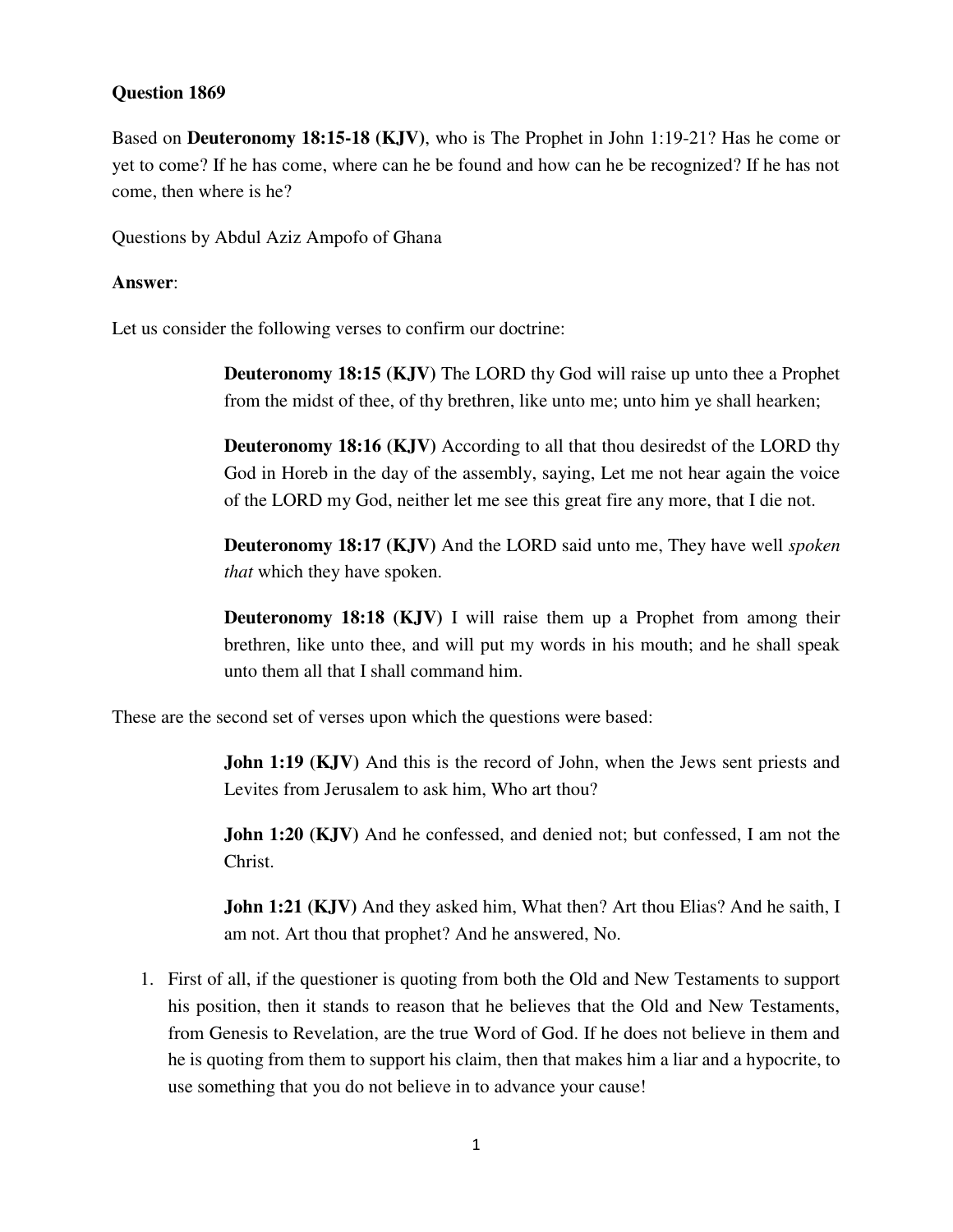- 2. **Deuteronomy 18:15 (KJV)** and **Deuteronomy 18:18 (KJV)** are one and the same message, from the same God, in the same theme, in the same chapter, and in the same spiritual message with only two theme-like verses separating them!
- 3. The Prophet that God is prophesying in **Deuteronomy 18:15-18 (KJV)** is Jesus Christ and one of the several evidences is found in **Deuteronomy 34:10 (KJV)** and the key identifying phrase is "whom the LORD knew face to face"
	- i. **Deuteronomy 34:10 (KJV)** And there arose not a prophet since in Israel like unto Moses, whom the LORD knew face to face,
- 4. Here is evidence that God knew Jesus Christ face to face, which evidence both the Scriptures the Bible and the Qur'an admit to be true!
	- i. **John 7:28 (KJV)** Then cried Jesus in the temple as he taught, saying, Ye both know me, and ye know whence I am: and I am not come of myself, but he that sent me is true, whom ye know not.
	- ii. **John 7:29 (KJV)** But I know him: for I am from him, and he hath sent me.
- 5. Here is evidence from the Qur'an that God knew Jesus Christ face to face, which evidence both the Scriptures the Bible and the Qur'an admit to be true!
- 6. The Qur'an describes Jesus Christ as "the Spirit of God" (**Sura 4:171** and **Sura 21:91**). Now take note that among all the Prophets of God, including Mohammad, the Qur'an declares only one man as the "Spirit of God" and that man is Jesus Christ. Furthermore, in the entire Qur'an, Allah does not use the possessive pronoun "Our" to identify or address Muhammad as "Spirit" (Ruh) but God says of Jesus Christ in the Qur'an "Ruhu-minhu" meaning "a Spirit from Him" or "Our Spirit":
	- i. **Sura 4:171** O people of the Scripture (Christians)! Do not exceed the limits in your religion, nor say of Allâh aught but the truth. The Messiah 'Îsâ (Jesus), son of Maryam (Mary), was (no more than) a Messenger of Allâh and His Word, ("Be!" - and he was) which He bestowed on Maryam (Mary) and a spirit (*Rûh*)<sup>[\[1\]](http://qurancomplex.gov.sa/Quran/Targama/Targama.asp?nSora=4&l=eng&nAya=171#f1)</sup> created by Him; so believe in Allâh and His Messengers. Say not: "Three (trinity)!" Cease! (it is) better for you. For Allâh is (the only) One *Ilâh* (God), glory be to Him (Far Exalted is He) above having a son. To Him belongs all that is in the heavens and all that is in the earth. And Allâh is All-Sufficient as a Disposer of affairs.
	- ii.  $[1]$  (V.4:171) Rûh-ullâh: According to the early religious scholars from among the Companions of the Prophet صلى هللا عليه وسلم and their students and the Mujtahidûn , there is a rule to distinguish between the two nouns in the genitive construction:
	- iii. When one of the two nouns is Allâh, and the other is a person or a thing, e.g. Allâh's House (Bait-ullâh); Allâh's Messenger (Rasul-ullâh): Allâh's slave ('Abdullâh): Allâh's spirit (Rûh-ullâh), the rule for the above words is that the second noun, e.g., house, messenger, slave, spirit is created by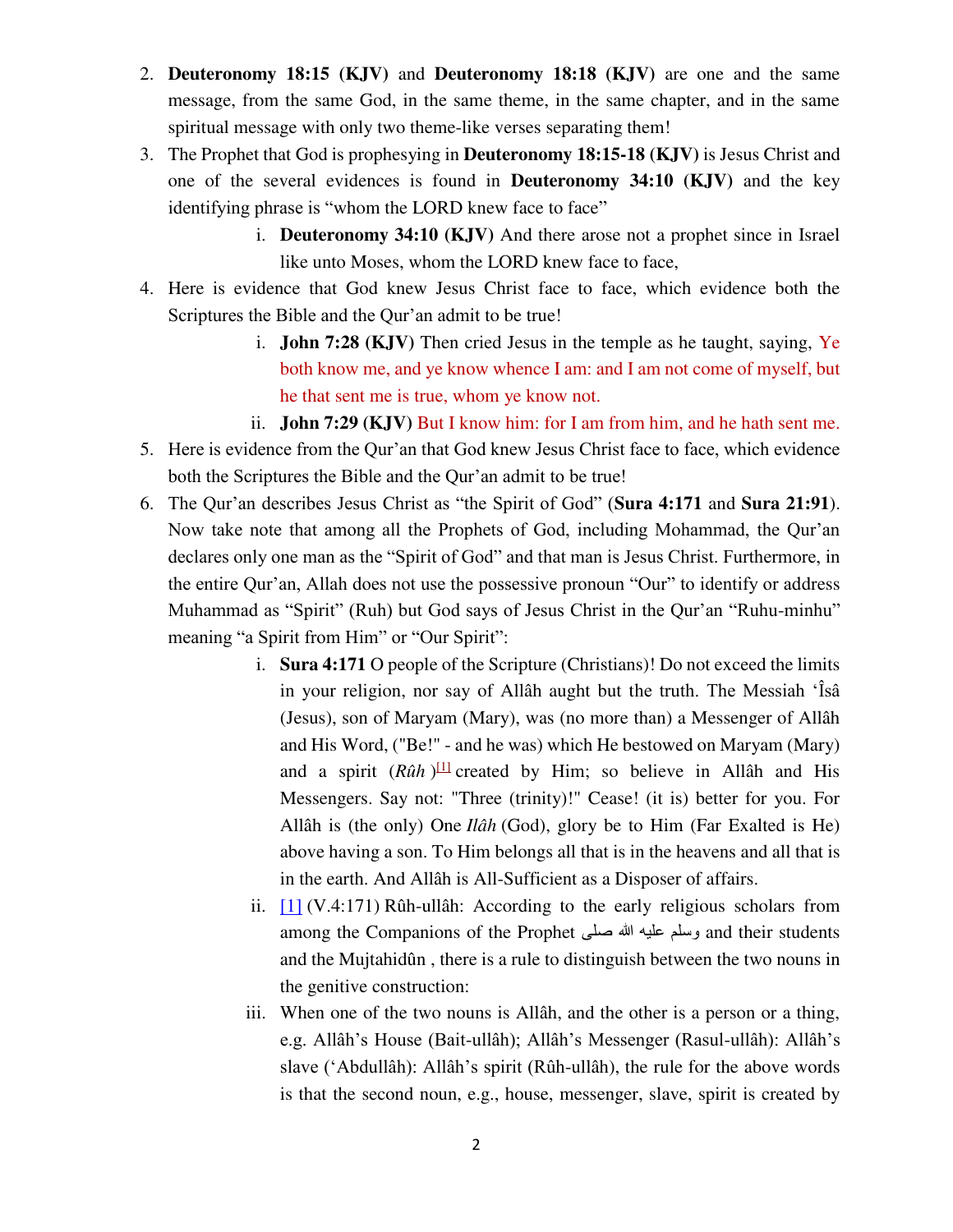Allâh and is honourable in His Sight, and similarly, Allâh's spirit may be understood as the spirit of Allâh, in fact it is a soul created by Allâh, i.e. 'Îsâ (Jesus). And it was His Word: "Be!" -and he was.[i.e. 'Îsâ (Jesus) was created like

- iv. Adam].[\(http://qurancomplex.gov.sa/Quran/Targama/Targama.asp?nSora=](http://qurancomplex.gov.sa/Quran/Targama/Targama.asp?nSora=4&l=eng&nAya=171#4_171) [4&l=eng&nAya=171#4\\_171\)](http://qurancomplex.gov.sa/Quran/Targama/Targama.asp?nSora=4&l=eng&nAya=171#4_171)
- v. Secondly, Muhammad never described himself as the "Spirit of God" as confirmed in **Sura 17:93** Say: "Glory to my Lord! Am I aught but a man an apostle?" So Muhammad said of himself: "A man sent as a Messenger". Further confirmation of the identity of Muhammad is found in **Sura 18:110** where it is written: "Say: I am but a man like yourselves…" (Abdullah, Yusuf Ali. Trans. 2013)
- vi. The above quotation is from my book: Pryce, Peter. 2018. *Topics in Translation Review – Testing the Perfect Harmony Theory of Translation and Interpreting*. (**ISBN 978 – 9988 – 2– 2741 – 8**)

The questions were: Based on **Deuteronomy 18:15-18 (KJV)**, who is The Prophet in John 1:19- 21? Has he come or yet to come? If he has come, where can he be found and how can he be recognized? If he has not come, then where is he?

From the above evidence from both the Scriptures the Bible and the Qur'an, we submit, conclusively, that The Prophet in John 1:19-21 is Jesus Christ!

Nevertheless, we can strengthen our decisive and incontrovertible conclusion with a second evidence as follows. Look again at **Deuteronomy 18:15 (KJV)**: and take notice of the words: "unto him ye shall hearken"

> **Deuteronomy 18:15 (KJV)** The LORD thy God will raise up unto thee a Prophet from the midst of thee, of thy brethren, like unto me; unto him ye shall hearken;

Now turn with me to:

**Acts 3:22 (KJV)** For Moses truly said unto the fathers, A prophet shall the Lord your God raise up unto you of your brethren, like unto me; him shall ye hear in all things whatsoever he shall say unto you.

**Acts 3:23 (KJV)** And it shall come to pass, *that* every soul, which will not hear that prophet, shall be destroyed from among the people.

**Acts 3:24 (KJV)** Yea, and all the prophets from Samuel and those that follow after, as many as have spoken, have likewise foretold of these days.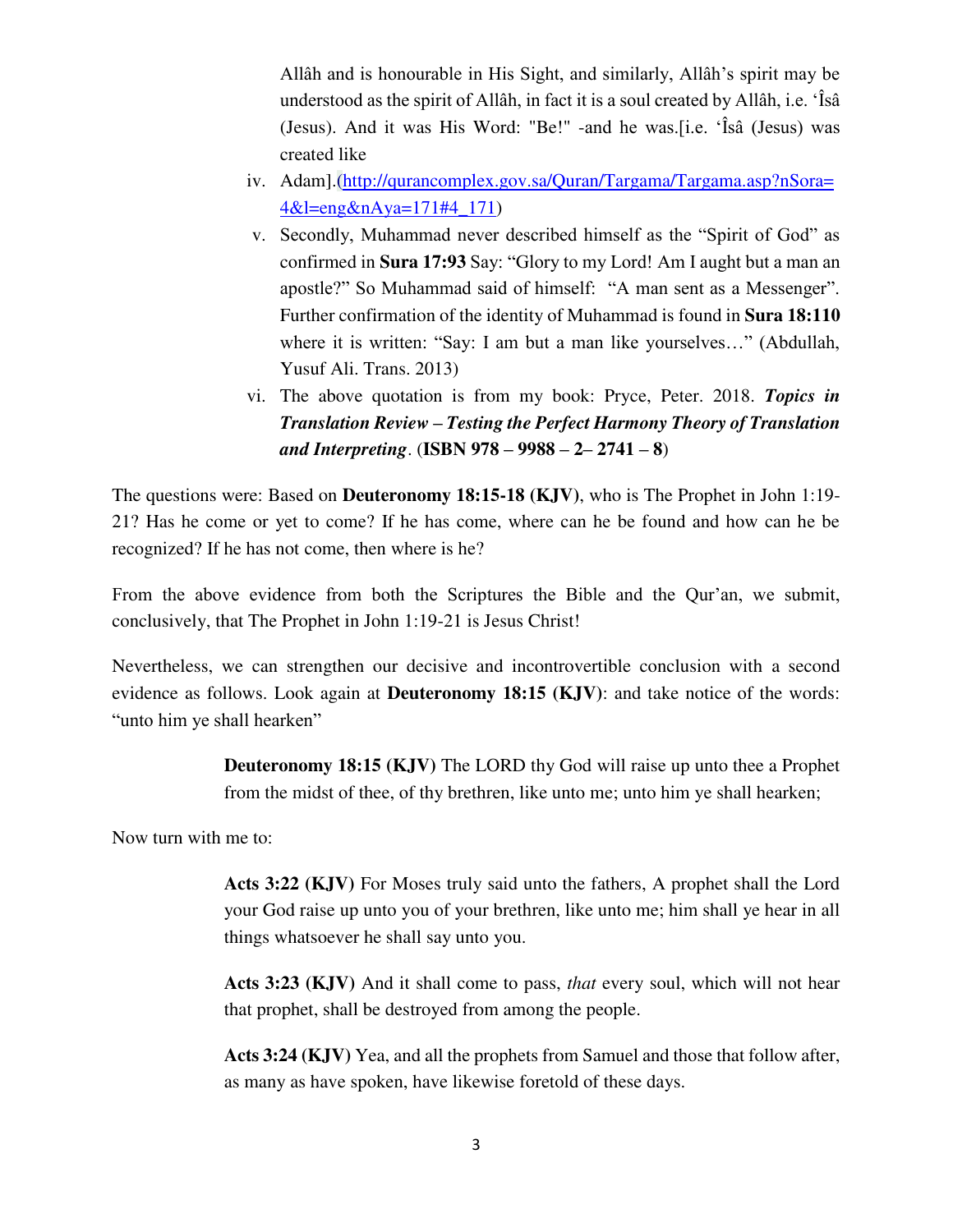**Acts 3:25 (KJV)** Ye are the children of the prophets, and of the covenant which God made with our fathers, saying unto Abraham, And in thy seed shall all the kindreds of the earth be blessed.

**Acts 3:26 (KJV)** Unto you first God, having raised up his Son Jesus, sent him to bless you, in turning away every one of you from his iniquities.

Now, what did you observe in **Acts 3:22-26 (KJV)**? Did you see the same language in **Deuteronomy 18:15 (KJV)** "unto him ye shall hearken" repeated in **Acts 3:22 (KJV)**: "like unto me; him shall ye hear in all things whatsoever he shall say unto you"?

Secondly, did you also see that The Prophet who was identified and prophesied about to Moses in **Deuteronomy 18:15-18 (KJV)**, and repeated in **Acts 3:22-26 (KJV)** was named as Jesus Christ?

Therefore, from the above evidence from both the Scriptures the Bible and the Qur'an, we submit, conclusively, again, for the second time, that The Prophet in John 1:19-21 is Jesus Christ!

I will give you a third evidence to strengthen our decisive and incontrovertible conclusion that The Prophet in John 1:19-21 is Jesus Christ! Turn with me to God himself to hear His words about Jesus Christ and identifying Jesus Christ as The Prophet! Again, please do not lose sight of those key words that we identified above, which reveal who The Prophet is, to wit: "unto him ye shall hearken". Now, here are the words of God that repeat the same words found in **Deuteronomy 18:15 (KJV)**: God said: "hear ye him"!

> **Matthew 17:1 (KJV)** And after six days Jesus taketh Peter, James, and John his brother, and bringeth them up into an high mountain apart,

> **Matthew 17:2 (KJV)** And was transfigured before them: and his face did shine as the sun, and his raiment was white as the light.

> **Matthew 17:3 (KJV)** And, behold, there appeared unto them Moses and Elias talking with him.

> **Matthew 17:4 (KJV)** Then answered Peter, and said unto Jesus, Lord, it is good for us to be here: if thou wilt, let us make here three tabernacles; one for thee, and one for Moses, and one for Elias.

> **Matthew 17:5 (KJV)** While he yet spake, behold, a bright cloud overshadowed them: and behold a voice out of the cloud, which said, This is my beloved Son, in whom I am well pleased; hear ye him.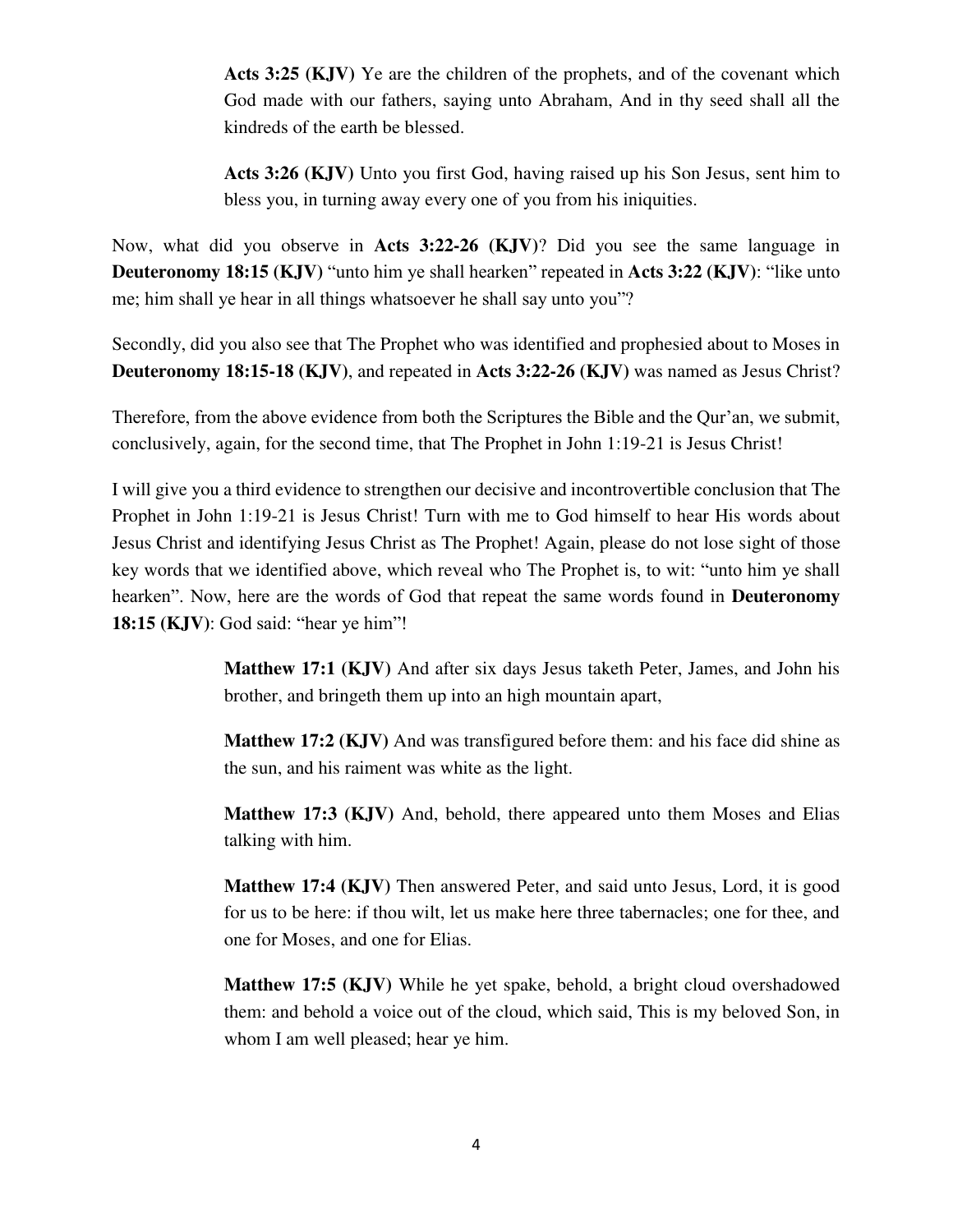**Matthew 17:6 (KJV)** And when the disciples heard *it*, they fell on their face, and were sore afraid.

**Matthew 17:7 (KJV)** And Jesus came and touched them, and said, Arise, and be not afraid.

Therefore, from the above evidence in **Matthew 17:1-7 (KJV)** , from both the Scriptures the Bible and the Qur'an as we have shown, we submit, conclusively, again, and for the third time, that The Prophet in John 1:19-21 is Jesus Christ!

I will give you seven more evidences to strengthen our decisive and incontrovertible conclusion that The Prophet in John 1:19-21 is Jesus Christ! Turn with me to Jesus Christ himself to hear His words:

- 1. Jesus Christ declared that He is more than a Prophet
	- i. **Matthew 11:11 (KJV)** Verily I say unto you, Among them that are born of women there hath not risen a greater than John the Baptist: notwithstanding he that is least in the kingdom of heaven is greater than he.
	- ii. **Luke 7:28 (KJV)** For I say unto you, Among those that are born of women there is not a greater prophet than John the Baptist: but he that is least in the kingdom of God is greater than he.
	- iii. **John 5:36 (KJV)** But I have greater witness than *that* of John: for the works which the Father hath given me to finish, the same works that I do, bear witness of me, that the Father hath sent me.
- 2. Here is Jesus Christ declaring that He is older in age than the grandfather of Moses!
	- i. **John 5:36 (KJV)** But I have greater witness than *that* of John: for the works which the Father hath given me to finish, the same works that I do, bear witness of me, that the Father hath sent me.
- 3. Here is Jesus Christ declaring that the bread that God gave to the children of Israel by the hand of Moses was, in fact, inferior bread, but He Jesus Christ has the superior Bread!
	- i. **John 6:32 (KJV)** Then Jesus said unto them, Verily, verily, I say unto you, Moses gave you not that bread from heaven; but my Father giveth you the true bread from heaven.
	- ii. **John 6:33 (KJV)** For the bread of God is he which cometh down from heaven, and giveth life unto the world.
	- iii. **John 6:34 (KJV)** Then said they unto him, Lord, evermore give us this bread.
	- iv. **John 6:35 (KJV)** And Jesus said unto them, I am the bread of life: he that cometh to me shall never hunger; and he that believeth on me shall never thirst.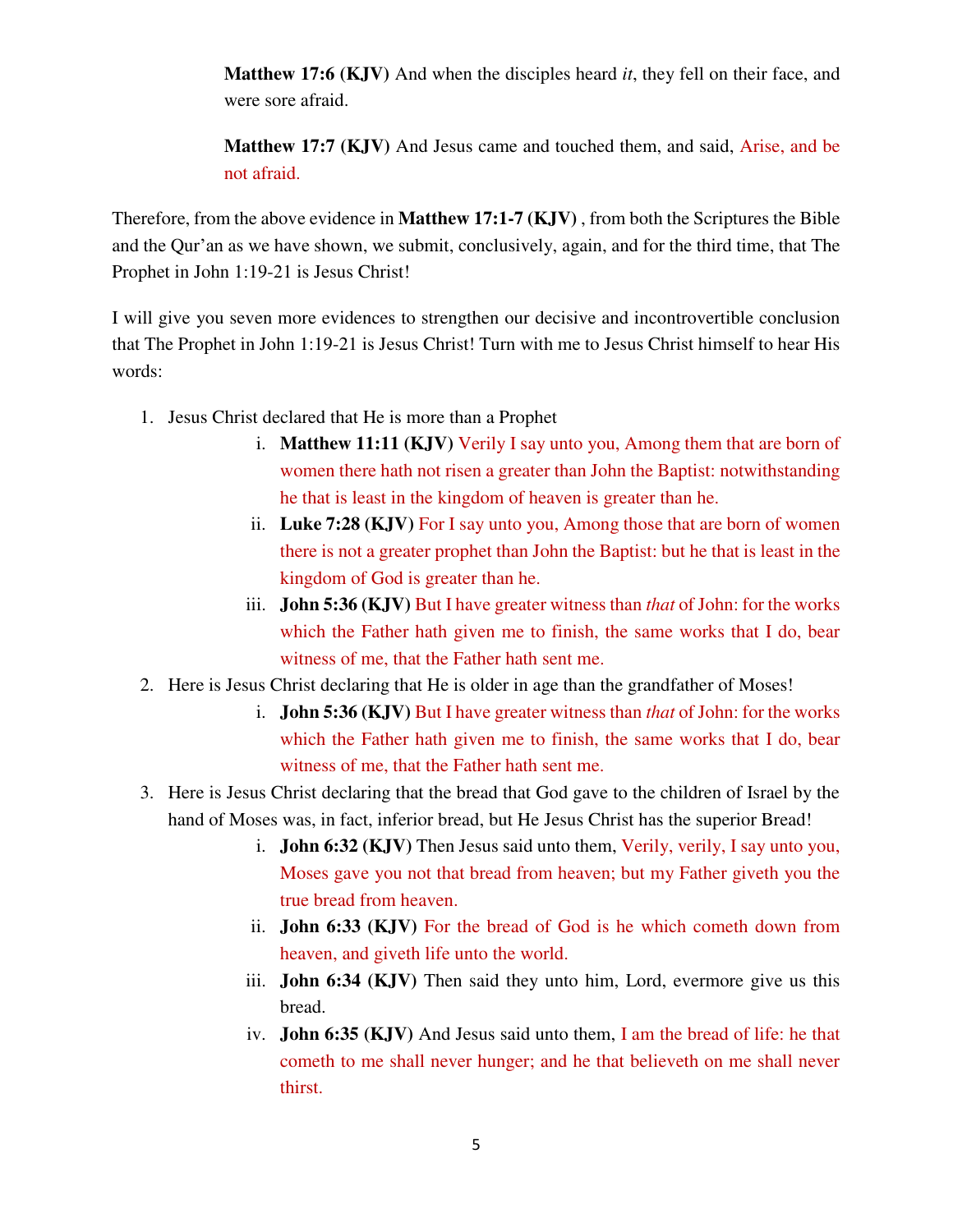- 4. Here is Jesus Christ declaring that Prophet Moses sometimes taught false doctrines but Jesus Christ, being superior, even as the Qur'an also has confirmed, never taught even one false doctrine!
	- i. **Matthew 19:3 (KJV)** The Pharisees also came unto him, tempting him, and saying unto him, Is it lawful for a man to put away his wife for every cause?
	- ii. **Matthew 19:4 (KJV)** And he answered and said unto them, Have ye not read, that he which made *them* at the beginning made them male and female,
	- iii. **Matthew 19:5 (KJV)** And said, For this cause shall a man leave father and mother, and shall cleave to his wife: and they twain shall be one flesh?
	- iv. **Matthew 19:6 (KJV)** Wherefore they are no more twain, but one flesh. What therefore God hath joined together, let not man put asunder.
	- v. **Matthew 19:7 (KJV)** They say unto him, Why did Moses then command to give a writing of divorcement, and to put her away?
	- vi. **Matthew 19:8 (KJV)** He saith unto them, Moses because of the hardness of your hearts suffered you to put away your wives: but from the beginning it was not so.
- 5. Here is Jesus Christ declaring plainly that He did not commit even one sin, unlike Mohammad who sinned several times and asked for forgiveness, as confirmed by the Qur'an!
	- i. **John 8:46 (KJV)** Which of you convinceth me of sin? And if I say the truth, why do ye not believe me?
	- ii. **Sura 4:105-106** Muhammad asked for forgiveness.
	- iii. **Sura 11:47** Noah asked for forgiveness.
	- iv. **Sura 28:16** Moses asked for forgiveness.
	- **v. Sura 28:15** Moses asked for forgiveness
	- vi. **Sura 38:24** David asked for forgiveness.
	- vii. **Sura 38:35** Solomon asked for forgiveness.
	- viii. **Sura 40:55** Muhammad asked for forgiveness.
	- ix. **Sura 47:19** Muhammad asked for forgiveness.
	- x. **Sura 48:2** Muhammad asked for forgiveness.
- 6. Here is both the Bible and the Qur'an, confirming that between Jesus Christ and Mohammad, Jesus Christ and His followers are the Superior ones and therefore, Jesus Christ is The Prophet! In **Sura 3:55**, even the Qur'an is telling all Muslims that if they want to become superior, then they must follow Jesus Christ who is the true Way to Allah!
	- i. **Sura 3:55** "...Behold! Allah said: "O Jesus! I will take thee and raise thee to Myself and clear thee (of the falsehoods) of those who blaspheme; I will make those who follow thee superior to those who reject faith, to the Day of Resurrection...". **(EKFV)**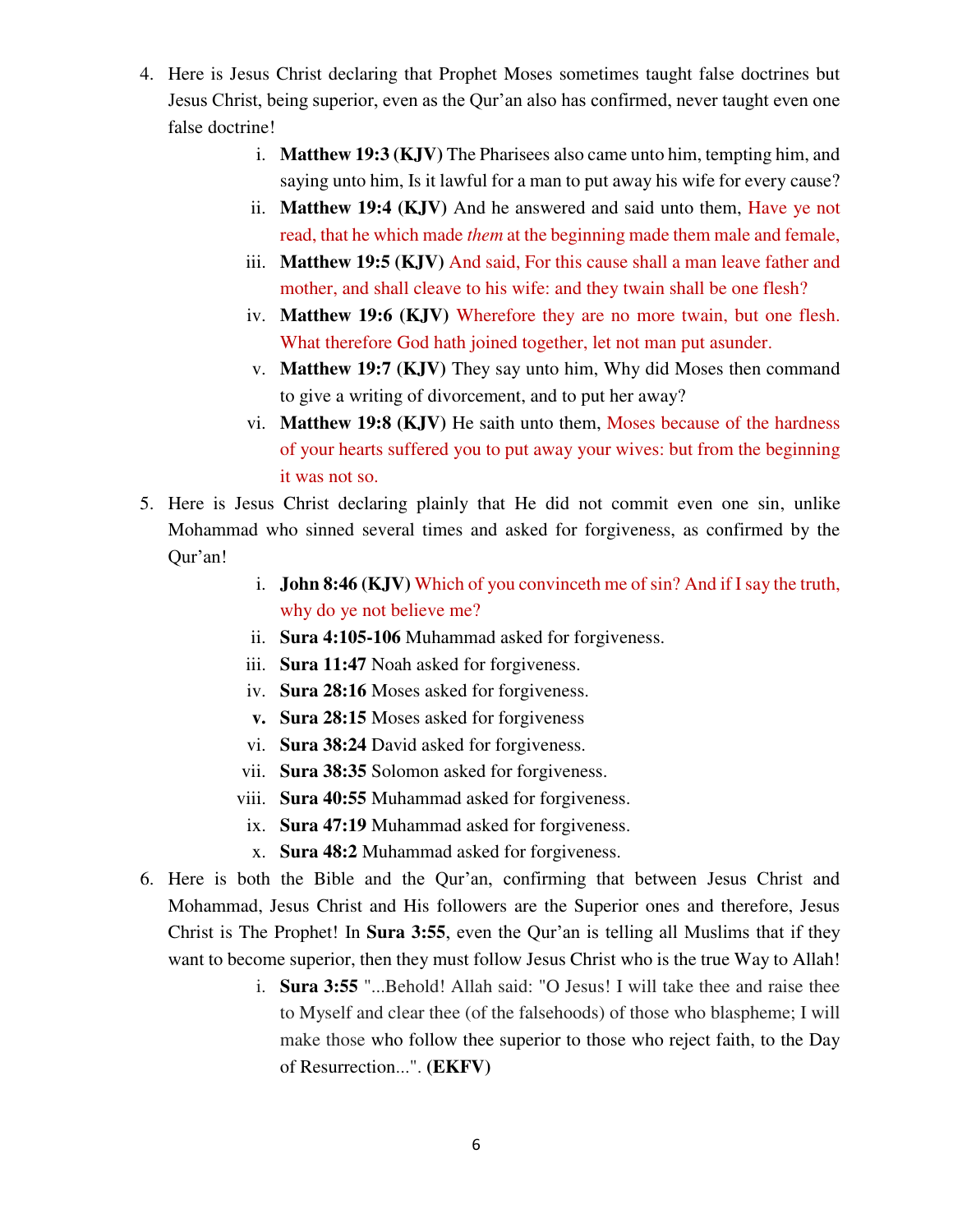- ii. **John 14:6 (KJV)** Jesus saith unto him, I am the way, the truth, and the life: no man cometh unto the Father, but by me.
- 7. Again, here is the Qur'an declaring that The Prophet who will admit people into Heaven and will be closest to Allah, and will complete all the work of Allah, is not Mohammad, but Jesus Christ!
	- i. **Matthew 26:64 (KJV)** Jesus saith unto him, Thou hast said: nevertheless I say unto you, Hereafter shall ye see the Son of man sitting on the right hand of power, and coming in the clouds of heaven.
	- ii. **Sura 3:45** (Remember) when the angels said: "O Maryam (Mary)! Verily, Allâh gives you the glad tidings of a Word ["Be!" - and he was! i.e. 'Îsâ (Jesus) the son of Maryam (Mary)] from Him, his name will be the Messiah 'Îsâ (Jesus), the son of Maryam (Mary), held in honour in this world and in the Hereafter, and will be one of those who are near to Allâh." **(EKFV)**

In conclusion, my Brother Abdul Aziz Ampofo, I have given you 10 solid evidences from both the Scriptures the Bible and the Qur'an to strengthen our decisive and incontrovertible conclusion that The Prophet in John 1:19-21 is Jesus Christ!

Monday 20th May 2019 @ 2:07 PM

Mr. Abdul Aziz Ampofo:

I presume that you are desirous of spiritual knowledge so that you can strengthen your faith in Allah, so I will give you more spiritual knowledge to help establish your faith in God and in Jesus Christ.

I return to you again today Monday  $20<sup>th</sup>$  May 2019 @ 2:07 PM because even after responding to your questions, I have still been meditating on your spiritual state of readiness for Salvation. Please here is more spiritual knowledge for you Sir:

When God revealed that God would send a Prophet and Mohammad came along to say that He is that Prophet, we need to question, examine, and analyze the claim according to the Scriptures as follows.

- 1. The first key words of verification of Mohammad's claim to be The Prophet are: "like unto me" and "like unto thee":
	- i. **Deuteronomy 18:15 (KJV)** The LORD thy God will raise up unto thee a Prophet from the midst of thee, of thy brethren, like unto me; unto him ye shall hearken;
	- ii. **Deuteronomy 18:18 (KJV)** I will raise them up a Prophet from among their brethren, like unto thee, and will put my words in his mouth; and he shall speak unto them all that I shall command him.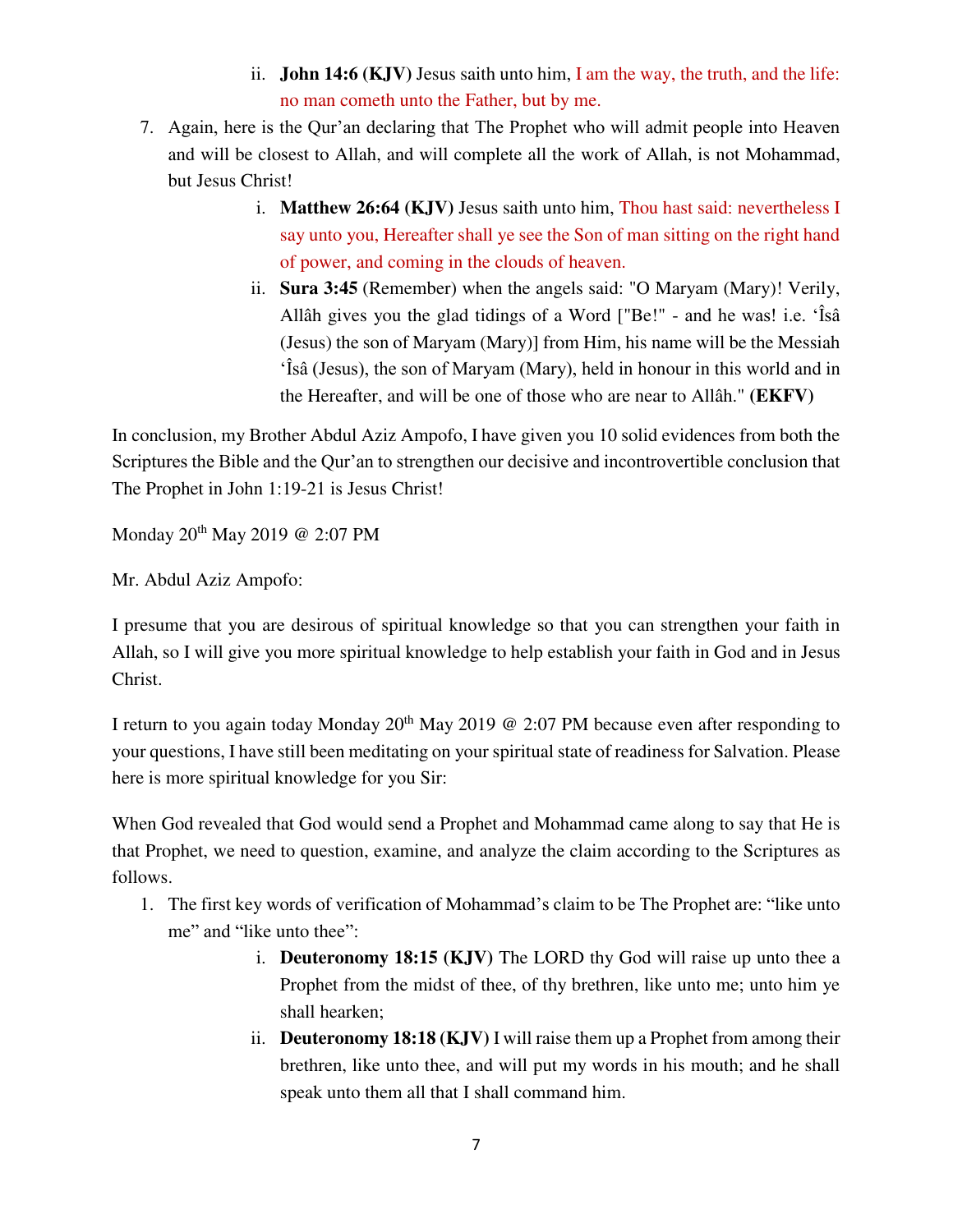- 2. The second step is to discover, interrogate, verify, and analyze the spiritual experiences that constitute: "like unto me" and "like unto thee". In other words, what are the spiritual experiences that Prophet Moses had that are "like unto" the spiritual experiences that Prophet Jesus Christ also had thousands of years later on?
- 3. Or, if Proper Mohammad is The Prophet and not Jesus Christ, then same question: what are the spiritual experiences that Prophet Moses had that are "like unto" the spiritual experiences that Prophet Mohammad also had thousands of years later on?
- 4. Here are those spiritual experiences that Prophet Moses and Prophet Jesus Christ share together:
- 5. Prophet Moses and his people walked on dry ground across the Red Sea. Prophet Jesus Christ and his disciple Peter walked on the sea as if they were walking on dry ground!
	- i. **Exodus 14:21 (KJV)** And Moses stretched out his hand over the sea; and the LORD caused the sea to go *back* by a strong east wind all that night, and made the sea dry *land*, and the waters were divided.
	- ii. **Exodus 14:22 (KJV)** And the children of Israel went into the midst of the sea upon the dry *ground*: and the waters *were* a wall unto them on their right hand, and on their left.
	- iii. **Mark 4:35 (KJV)** And the same day, when the even was come, he saith unto them, Let us pass over unto the other side.
	- iv. **Mark 4:36 (KJV)** And when they had sent away the multitude, they took him even as he was in the ship. And there were also with him other little ships.
	- v. **Mark 4:37 (KJV)** And there arose a great storm of wind, and the waves beat into the ship, so that it was now full.
	- vi. **Mark 4:38 (KJV)** And he was in the hinder part of the ship, asleep on a pillow: and they awake him, and say unto him, Master, carest thou not that we perish?
	- vii. **Mark 4:39 (KJV)** And he arose, and rebuked the wind, and said unto the sea, Peace, be still. And the wind ceased, and there was a great calm.
	- viii. **Mark 4:40 (KJV)** And he said unto them, Why are ye so fearful? how is it that ye have no faith?
	- ix. **Mark 4:41 (KJV)** And they feared exceedingly, and said one to another, What manner of man is this, that even the wind and the sea obey him?
	- x. **Matthew 14:25 (KJV)** And in the fourth watch of the night Jesus went unto them, walking on the sea.
	- xi. **Matthew 14:26 (KJV)** And when the disciples saw him walking on the sea, they were troubled, saying, It is a spirit; and they cried out for fear.
	- xii. **Matthew 14:27 (KJV)** But straightway Jesus spake unto them, saying, Be of good cheer; it is I; be not afraid.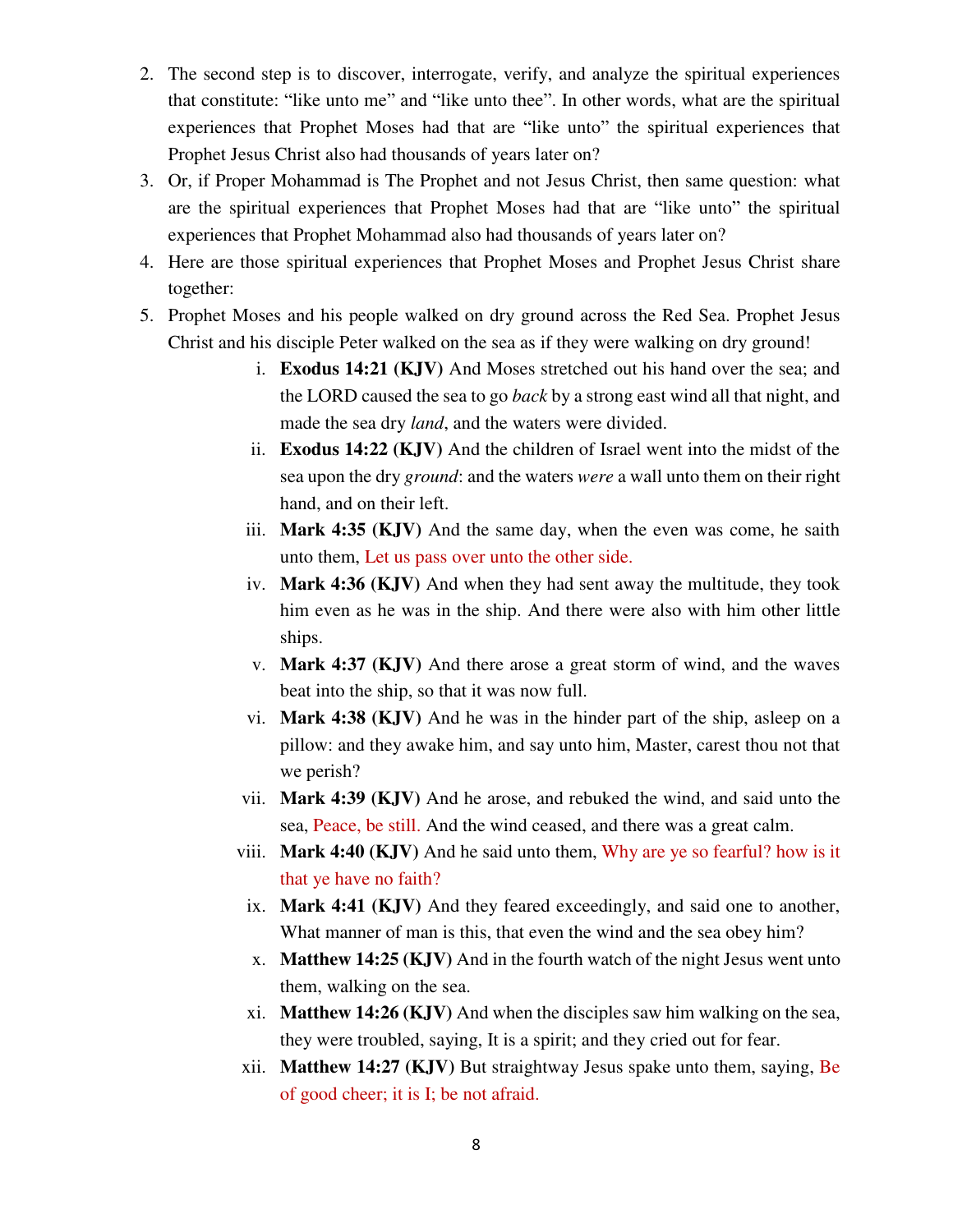- xiii. **Matthew 14:28 (KJV)** And Peter answered him and said, Lord, if it be thou, bid me come unto thee on the water.
- xiv. **Matthew 14:29 (KJV)** And he said, Come. And when Peter was come down out of the ship, he walked on the water, to go to Jesus.
- xv. **Matthew 14:30 (KJV)** But when he saw the wind boisterous, he was afraid; and beginning to sink, he cried, saying, Lord, save me.
- xvi. **Matthew 14:31 (KJV)** And immediately Jesus stretched forth *his* hand, and caught him, and said unto him, O thou of little faith, wherefore didst thou doubt?
- xvii. **Matthew 14:32 (KJV)** And when they were come into the ship, the wind ceased.
- xviii. **Matthew 14:33 (KJV)** Then they that were in the ship came and worshipped him, saying, Of a truth thou art the Son of God.
- 6. Prophet Moses served as a mediator between God and the sinful children of Israel, and he appeased the wrath of God, so that God did not destroy Prophet Aaron and the children of Israel! Today, there is no Mediator between God and all humans but the Man Prophet Jesus Christ!
	- i. **Exodus 32:9 (KJV)** And the LORD said unto Moses, I have seen this people, and, behold, it *is* a stiffnecked people:
	- ii. **Exodus 32:10 (KJV)** Now therefore let me alone, that my wrath may wax hot against them, and that I may consume them: and I will make of thee a great nation.
	- iii. **Exodus 32:11 (KJV)** And Moses besought the LORD his God, and said, LORD, why doth thy wrath wax hot against thy people, which thou hast brought forth out of the land of Egypt with great power, and with a mighty hand?
	- iv. **Exodus 32:11 (KJV)** And Moses besought the LORD his God, and said, LORD, why doth thy wrath wax hot against thy people, which thou hast brought forth out of the land of Egypt with great power, and with a mighty hand?
	- v. **Exodus 32:12 (KJV)** Wherefore should the Egyptians speak, and say, For mischief did he bring them out, to slay them in the mountains, and to consume them from the face of the earth? Turn from thy fierce wrath, and repent of this evil against thy people.
	- vi. **Exodus 32:13 (KJV)** Remember Abraham, Isaac, and Israel, thy servants, to whom thou swarest by thine own self, and saidst unto them, I will multiply your seed as the stars of heaven, and all this land that I have spoken of will I give unto your seed, and they shall inherit *it* for ever.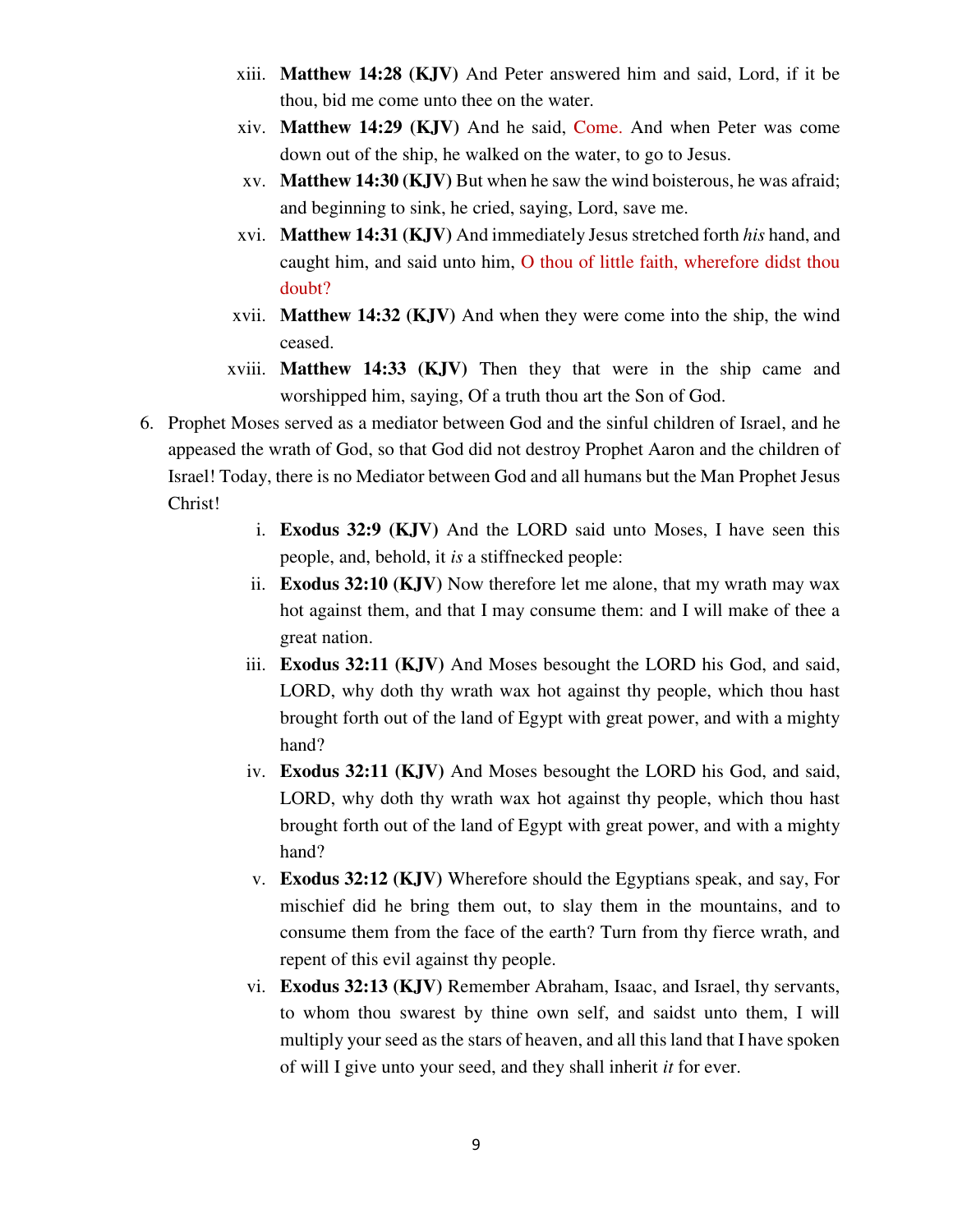- vii. **Exodus 32:14 (KJV)** And the LORD repented of the evil which he thought to do unto his people.
- viii. **Deuteronomy 9:20 (KJV)** And the LORD was very angry with Aaron to have destroyed him: and I prayed for Aaron also the same time.
- ix. **Deuteronomy 10:10 (KJV)** And I stayed in the mount, according to the first time, forty days and forty nights; and the LORD hearkened unto me at that time also, *and* the LORD would not destroy thee.
- x. **Luke 22:19 (KJV)** And he took bread, and gave thanks, and brake *it*, and gave unto them, saying, This is my body which is given for you: this do in remembrance of me.
- xi. **Luke 22:20 (KJV)** Likewise also the cup after supper, saying, This cup *is* the new testament in my blood, which is shed for you.
- xii. **1 Timothy 2:3 (KJV)** For this *is* good and acceptable in the sight of God our Saviour;
- xiii. **1 Timothy 2:4 (KJV)** Who will have all men to be saved, and to come unto the knowledge of the truth.
- xiv. **1 Timothy 2:5 (KJV)** For *there is* one God, and one mediator between God and men, the man Christ Jesus;
- xv. **1 Timothy 2:6 (KJV)** Who gave himself a ransom for all, to be testified in due time.
- 7. Prophet Moses was in the presence of God forty days and forty nights! Prophet Jesus Christ is now in the presence of God forever as our High Priest and Bishop of our souls!
	- i. **Exodus 24:13 (KJV)** And Moses rose up, and his minister Joshua: and Moses went up into the mount of God.
	- ii. **Exodus 24:18 (KJV)** And Moses went into the midst of the cloud, and gat him up into the mount: and Moses was in the mount forty days and forty nights.
	- iii. **Hebrews 9:24 (KJV)** For Christ is not entered into the holy places made with hands, *which are* the figures of the true; but into heaven itself, now to appear in the presence of God for us:
	- iv. **Psalm 110:4 (KJV)** The LORD hath sworn, and will not repent, Thou *art* a priest for ever after the order of Melchizedek.
	- v. **Hebrews 5:5 (KJV)** So also Christ glorified not himself to be made an high priest; but he that said unto him, Thou art my Son, to day have I begotten thee.
	- vi. **Hebrews 5:6 (KJV)** As he saith also in another *place*, Thou *art* a priest for ever after the order of Melchisedec.
	- vii. **1 Peter 2:25 (KJV)** For ye were as sheep going astray; but are now returned unto the Shepherd and Bishop of your souls.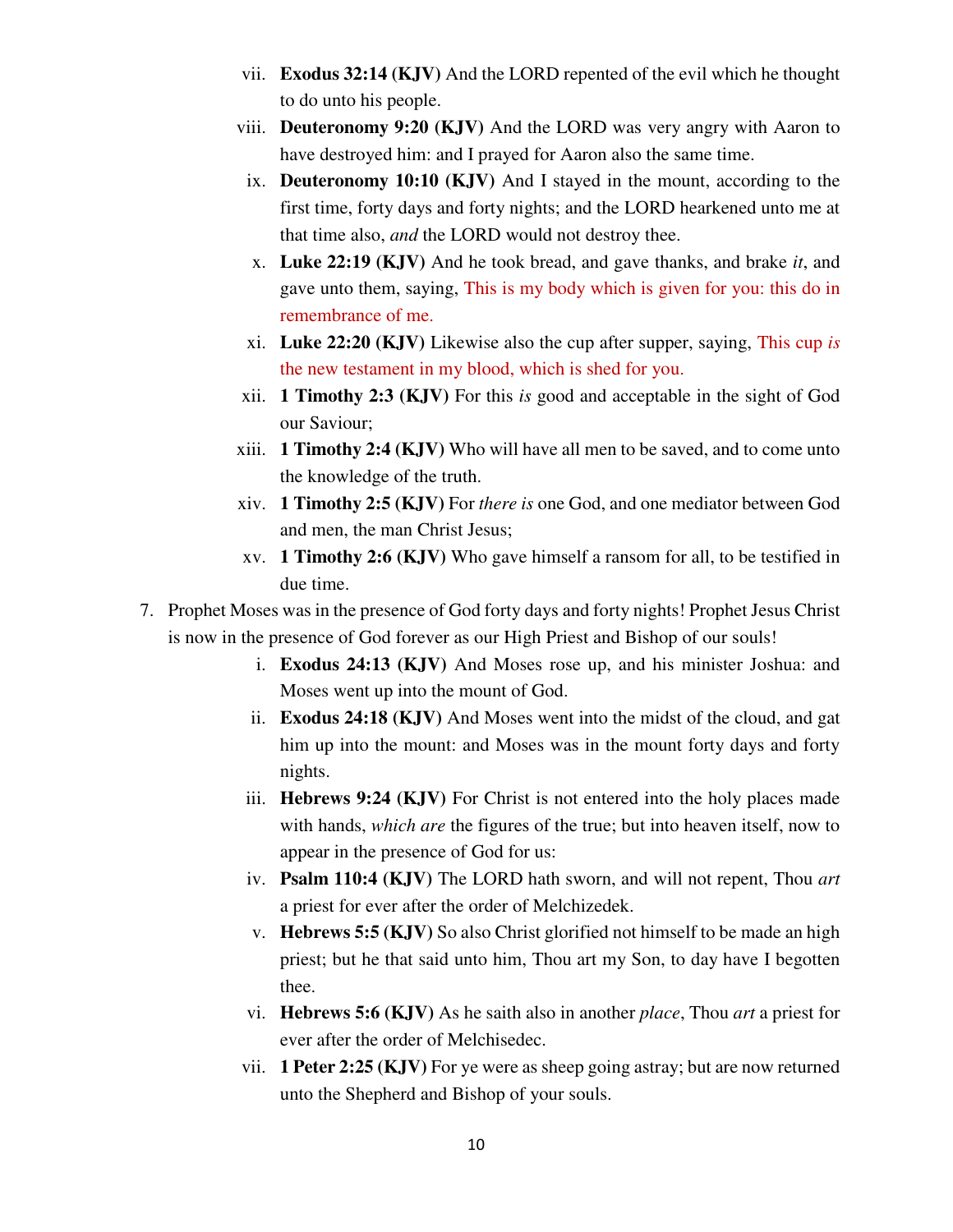- 8. Prophet Moses fasted forty days and forty nights while he waited for God on Mount Sinai. Prophet Jesus Christ fasted forty days and forty nights on the Mount before He started His Ministry of Salvation!
	- i. **Exodus 24:18 (KJV)** And Moses went into the midst of the cloud, and gat him up into the mount: and Moses was in the mount forty days and forty nights.
	- ii. **Deuteronomy 9:9 (KJV)** When I was gone up into the mount to receive the tables of stone, *even* the tables of the covenant which the LORD made with you, then I abode in the mount forty days and forty nights, I neither did eat bread nor drink water:
	- iii. **Matthew 4:1 (KJV)** Then was Jesus led up of the Spirit into the wilderness to be tempted of the devil.
	- iv. **Matthew 4:2 (KJV)** And when he had fasted forty days and forty nights, he was afterward an hungred.
- 9. Prophet Moses' face was transformed into Light on the Mount of God at Sinai when God communed with him over there. The face and entire body of Prophet Jesus Christ was transformed into pure bright Light when He was on the Mount of Transfiguration with the three Disciples and God spoke directly to the three Disciples to hear and listen to Jesus!
	- i. **Exodus 34:29 (KJV)** And it came to pass, when Moses came down from mount Sinai with the two tables of testimony in Moses' hand, when he came down from the mount, that Moses wist not that the skin of his face shone while he talked with him.
	- ii. **Exodus 34:30 (KJV)** And when Aaron and all the children of Israel saw Moses, behold, the skin of his face shone; and they were afraid to come nigh him.
	- iii. **Exodus 34:35 (KJV)** And the children of Israel saw the face of Moses, that the skin of Moses' face shone: and Moses put the vail upon his face again, until he went in to speak with him.
	- iv. **Matthew 17:1 (KJV)** And after six days Jesus taketh Peter, James, and John his brother, and bringeth them up into an high mountain apart,
	- v. **Matthew 17:2 (KJV)** And was transfigured before them: and his face did shine as the sun, and his raiment was white as the light.
	- vi. **Matthew 17:3 (KJV)** And, behold, there appeared unto them Moses and Elias talking with him.
	- vii. **Mark 9:2 (KJV)** And after six days Jesus taketh *with him* Peter, and James, and John, and leadeth them up into an high mountain apart by themselves: and he was transfigured before them.
	- viii. **Mark 9:3 (KJV)** And his raiment became shining, exceeding white as snow; so as no fuller on earth can white them.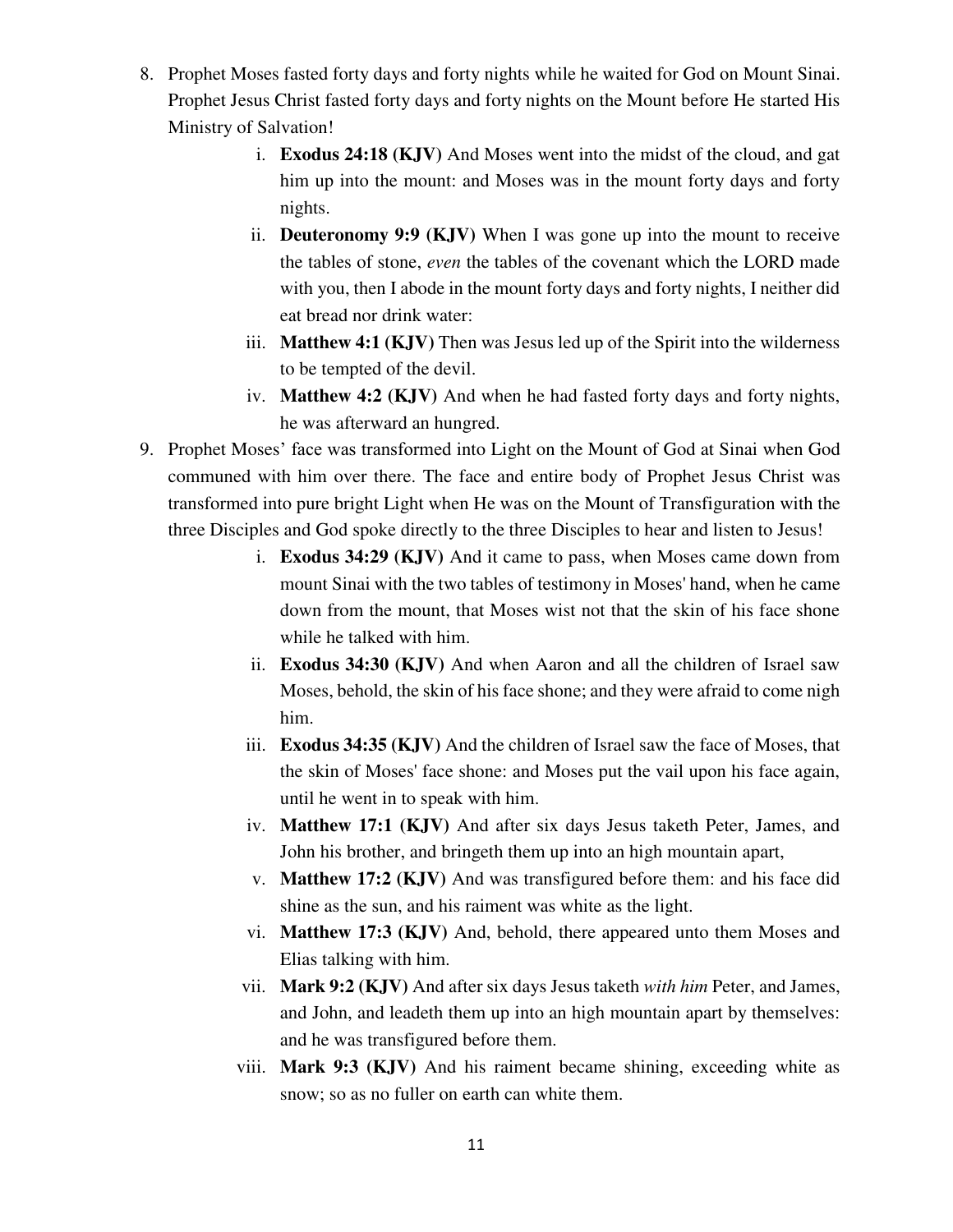- ix. **Mark 9:4 (KJV)** And there appeared unto them Elias with Moses: and they were talking with Jesus.
- 10. God wrote the Commandments of God on tablets of stone with His finger and gave them to Prophet Moses. Prophet Jesus Christ wrote with His finger on the ground as a graphic reminder to the Disciples of Moses the Pharisees that He Prophet Jesus Christ was duplicating what God did with His finger to their Master Moses!
	- i. **Exodus 31:18 (KJV)** And he gave unto Moses, when he had made an end of communing with him upon mount Sinai, two tables of testimony, tables of stone, written with the finger of God.
	- ii. **Deuteronomy 9:10 (KJV)** And the LORD delivered unto me two tables of stone written with the finger of God; and on them *was written* according to all the words, which the LORD spake with you in the mount out of the midst of the fire in the day of the assembly.
	- iii. **Luke 11:20 (KJV)** But if I with the finger of God cast out devils, no doubt the kingdom of God is come upon you.
	- iv. **John 8:6 (KJV)** This they said, tempting him, that they might have to accuse him. But Jesus stooped down, and with *his* finger wrote on the ground, *as though he heard them not*.
	- v. **John 8:7 (KJV)** So when they continued asking him, he lifted up himself, and said unto them, He that is without sin among you, let him first cast a stone at her.
	- vi. **John 8:8 (KJV)** And again he stooped down, and wrote on the ground.
- 11. Prophet Moses gave a marriage law of divorce to the children of Israel. Prophet Jesus Christ gave a marriage law of no-divorce to the children of Israel!
	- i. **Matthew 19:3 (KJV)** The Pharisees also came unto him, tempting him, and saying unto him, Is it lawful for a man to put away his wife for every cause?
	- ii. **Matthew 19:4 (KJV)** And he answered and said unto them, Have ye not read, that he which made *them* at the beginning made them male and female,
	- iii. **Matthew 19:5 (KJV)** And said, For this cause shall a man leave father and mother, and shall cleave to his wife: and they twain shall be one flesh?
	- iv. **Matthew 19:6 (KJV)** Wherefore they are no more twain, but one flesh. What therefore God hath joined together, let not man put asunder.
	- v. **Matthew 19:7 (KJV)** They say unto him, Why did Moses then command to give a writing of divorcement, and to put her away?
	- vi. **Matthew 19:8 (KJV)** He saith unto them, Moses because of the hardness of your hearts suffered you to put away your wives: but from the beginning it was not so.